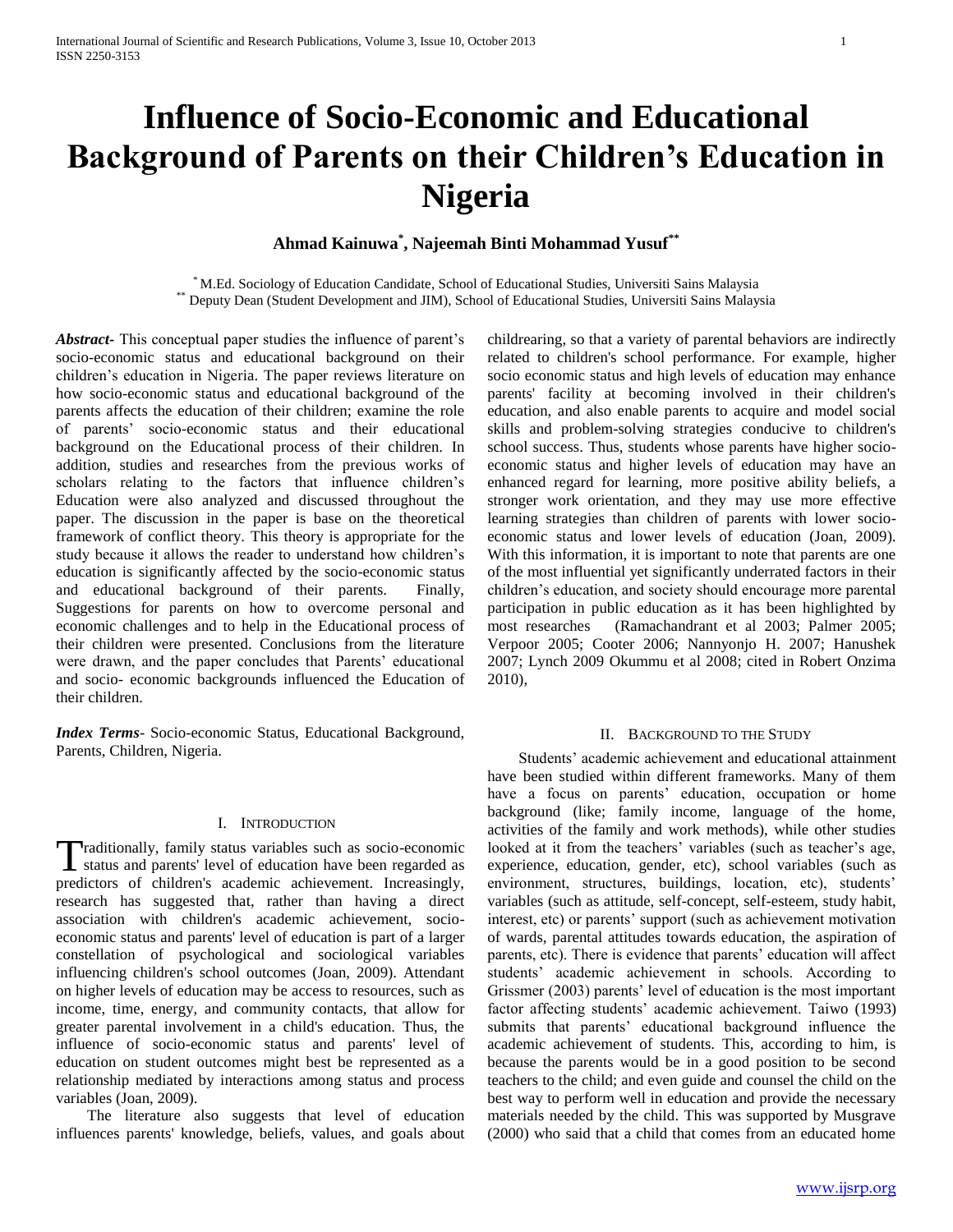would like to follow the steps of his or her family and by this, work actively in his or her studies. He said further that parents who have more than a minimum level of education are expected to have a favored attitude to the child"s education and to encourage and help him or her with school work. They provide library facilities to encourage the child to show examples in activities of intellectual type such as reading of newspapers, magazines and journals. They are likely to have wider vocabulary by which the children can benefit and develop language fluency.

 Onocha (1985) concludes that a child from a well educated family with high socio-economic status is more likely to perform better than a child from an illiterate family. This is because the child from an educated family has a lot of support such as a decent and good environment for academic work, parental support and guidance, enough textual and academic materials and decent feeding. He or she is likely to be sent to good schools where well seasoned teachers will handle his or her subjects. Children"s academic achievement was found to be affected by varying family processes. Campbell and Wu (1994) said that the home environment and family processes provide a network of physical, social and intellectual forces and factors which affect the students" learning. According to them, the family"s level of encouragement, expectations, and education activities in the home are related to socio-economic status, while Song and Hattie (2004) agreed that families from different socio-economic groups create different learning environments that affect the child"s academic achievement. There is no doubt that parents' attitudes help to condition their children's attitudes. A parent who shows complete regard for education might have some effect upon his or her children"s education progress. Many studies have examined the relationships among those constructs and students' achievement. Schunk, Pintrich and Meece (2008) affirm the fact that there is a consistent finding of motivation being related to achievement behaviors. In a nutshell the influence of socioeconomic and educational background of the parents on their children education cannot be undermined.

# III. THEORETICAL PERSPECTIVES

 The study is based on conflict theory which sees the purpose of education as maintaining social inequality and preserving the power of those who dominate society. Conflict theorists see the educational system as perpetuating the status quo by dulling the lower classes into being obedient workers. Conflict theorists agree that the educational system practices sorting, and argue that schools sort along distinct class and ethnic lines. According to conflict theorists, schools train those in the working classes to accept their position as a lower-class member of society. Conflict theorists call this role of education the "hidden curriculum."

 Conflict theorists see education not as a social benefit or opportunity, but as a powerful means of maintaining power. They argued that teachers treat lower-class kids like less competent students, placing them in lower "tracks" because they have generally had fewer opportunities to develop language, critical thinking, and social skills prior to entering school than middle and upper class kids. When placed in lower tracks, lowerclass kids are trained for blue-collar jobs by an emphasis on obedience and following rules rather than autonomy, higherorder thinking, and self-expression. Likewise children from low socio-economic status will be given equal treatment as lower class kids in the school and society at large compared with those from high socio-economic status. They point out that while private schools are expensive and generally reserved for the upper classes, public schools, especially those that serve the poor, are underfunded, understaffed, and growing worse. Schools are also powerful agents of socialization that can be used as tools for one group to exert power over others – for example, by demanding that all students learn English, schools are ensuring that English-speakers dominate students from non-English speaking backgrounds. Many conflict theorists argue, however, that schools can do little to reduce inequality without broader changes in society (e.g. creating a broader base of high-paying jobs or equalizing disparities in the tax base of communities).

 In the case of schooling and Educational Opportunities Weber and his followers believed that inequality of resources in society is the source of conflict and, that schools are ultimately linked to the kinds of economic opportunities individuals have. Conflict Theory and Education Schools play a vital role in legitimizing the inequalities and transmitting knowledge in accordance with the power elite"s interests. Social class awareness, ethnical superiority and gender difference are transmitted via hidden curriculum. Language and culture is embedded within the formal curriculum. Power Elite controls the schools, religious communities and the media in order to maintain the social order.

### IV. AIMS AND OBJECTIVES OF THE STUDY

The purpose of this study is:

 1. To review literature on how socio-economic status and educational background of the parents affects the education of their children.

 2. To examine the role of parents" socio-economic and educational background on the Educational process of their children.

 3. To discuss about studies and researches from the previous works of scholars relating to the factors that influence children"s education.

 4. To explain how children"s education is significantly affected by the socio-economic status and educational background of their parents.

 5. To provide some suggestions for parents on how to overcome personal and economic challenges and to help in the Educational process of their children.

#### V. LITERATURE REVIEW

### **How socio-economic status and educational background of the parents affects the education of their children.**

Parent's socioeconomic status and educational background are based on family income, parental education level, parental occupation, and social status in the community (such as contacts within the community, group associations, and the community's perception of the family). Despite all the research and policy making, the relativity between those of high and low status from among the parents in relation to their children's' education is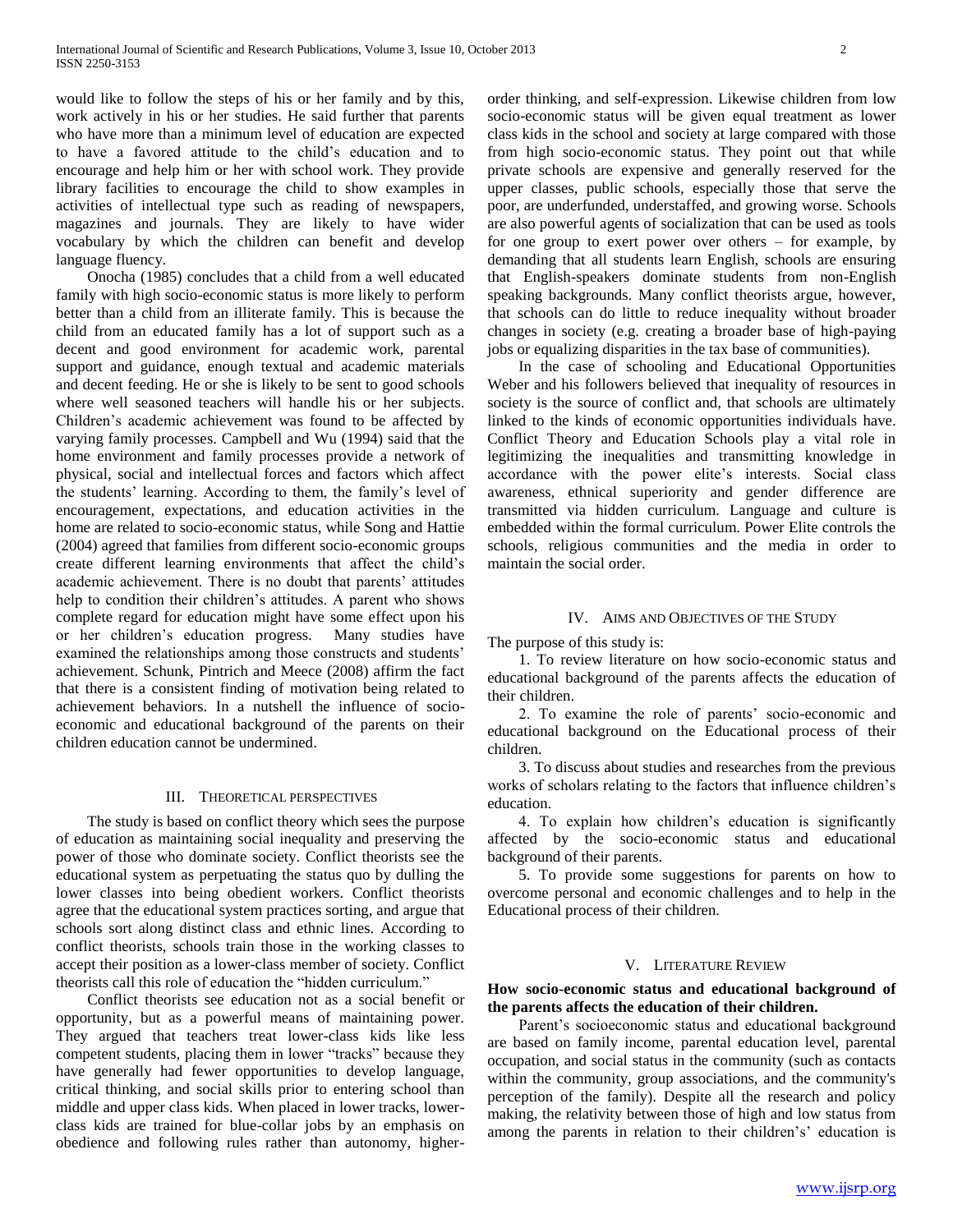widening rather than narrowing across educational achievement (Galindo-Rueda, Marcenaro-Gutierrez & Vignoles, 2004; Conger & Donnellan, 2007). It is believed that low SES and low Educational Background negatively affects academic achievement because they both prevents access to vital resources and creates additional stress at home (Eamon 2005, Majoribanks 1996, Jeynes 2002).

 According to a draft report of the Australian commission on health Krieger, Williams and Moss (2007) refer to socioeconomic position as an aggregate concept that includes both resource-based and prestige-based measures, as linked to both childhood and adult social class position from among the children. Akanle (2007) also mentioned Parental income in his work to be a strong factor upon which the academic and vocational successes of secondary and junior secondary school students lie. According to his investigation, parental income cannot be sufficient to sustain the academic and personal social life of the student in sub rural school areas. And this can seriously affects the psychological balance or homeostatic balance in the classroom, which causes low concentration, low perception, frustration, sickness and emotional disability in academic performance of the students and can also lead to dropping out or withdrawal. Therefore a child may be found to perform poorly in his school work and even drop out of school, when he is deprived of essential needs. This is consistent with Bugembe et al (2005) finding which suggested that child welfare at school is a determinant of child retention and also incorporates the rights of children to adequate living standards (shelter, nutrition and healthcare, water, and sanitation services) that are vital for child growth and development .Bugembe et al (2005) explained that In urban areas, most poor families can hardly afford the cost of water talk less of education of their children; and this can no dough lead to a low academic performance and high dropout rate.

 The educational background on the other hand basically means the type of education acquired by an individual; it can be western or religious depending on the environment and geographical location. Educational background may be the number of schools attended and the type of certificates obtained right from primary to tertiary level. Research shows that pupils from families where parents have less education tend to systematically perform worse in schools than pupils whose parents have more education. According to Nannyonjo H. (2007} students from the educated parents who attended and finished senior four or senior 6 or university performed considerably better than the students with parents who did not finish primary or just finished primary school. Students whose fathers had university degree may likely expect to have the highest increase in test score. Similarly Okumu et al (2008) cited in Robert Onzima (2010) in a study of Socioeconomic Determinants of Primary School Dropout found that High academic attainment of the parents significantly reduces chances of primary school drop out for both boys and female children in rural and urban areas. Also educated parents are more concerned and more effective in helping their children in academic work. In doing so, they are also able to supervise and monitor their children"s academic progress. And this can in no small measure contribute to the academic progress of children. But parents with low educational attainment mostly do not care to supervise their children performance due to lack of sufficient knowledge to face the challenge and this will discourage the children and may lead to their dropping out of school (Ramachandran et al 2003; Palmer 2005; Verpoor 2005). Educational level usually creates differences between people in terms of access to information and the level of proficiency in benefiting from new knowledge, whereas income creates differences in access to scarce material goods.

 In families where parents happen to experience difficulties in reading and writing continuously, there is a danger that low literacy is passed on to the next generation( Cooter, 2006).In another research Dearing et al. (2004); Cooter (2006) and Lynch (2009) put forward that the importance of literacy development stretches far beyond children"s school achievements. Welldeveloped literacy ability is an important condition for children's development in other intellectual and social areas and vice-versa (Dearing et al., 2004; Patall et al., 2008).

# **The Role of Parent's Socio-economic and Educational Background on the Educational Process of their Children.**

 In determining access to education by children, household income is found to be an important factor; this is because there are many costs associated with schooling and educational process ranging from school fees, uniform PTA fees and the opportunity costs of sending a female- child to school. Household income is linked to a range of factors: when children start school, how often they attend, whether they have to temporarily withdraw and also when and if they drop out (Barrera- Osorio et al; Glewwe & Chang 2010).The link between socio-economic and educational background of the parents and children educational process had been highlighted by number of studies in looking at the interaction between the children in particular and the household income and socio-economic status. All the studies agreed that children"s "enrolment, retention and completion can seriously be affected by the low socio-economic status and low educational level of the parents which resulted to poverty. (Porteus et al, 200; Gakuru cited in Ackers et al, 2001; Ranasinghe & Hartog, 2002; Vavrus, 2002;Hunter & May, 2003; Dachi & Garrett, 2003; UNICEF, 2005; Birdsall et al, 2005; Bruneforth, 2006; Cardoso & Verner, 2007; Guo & Zhang 2008; Zhao & Glewwe,2010; Wang 2010). Poverty could be regarded as "the most common primary and contributory reason for many children to be out of school" (Glewwe, 2010) call poverty, "a plausible explanation of school disruption". According to Dachi and Garrett (2003) a Series of questions were asked to parents and guardians about the financial circumstances surrounding children"s school enrolment in Tanzania their answers was no more than financial problem militating against sending their children to school. Wang (2010) also mentioned poverty as a contributing factor of children"s dropout in rural areas of China.

 Children from better off households are more likely to remain in school, whilst those who are poorer are more likely never to have attended, or to drop out once they have enrolled. This has been suggested by both statistical data and empirical research. For example, a research conducted in rural China by Glewe & Kreme (2006) saw "poor and credit constrained children" three times more likely than other children to drop out of primary school. The links between wealth and school retention has been described in more detail by Colclough (2000) where he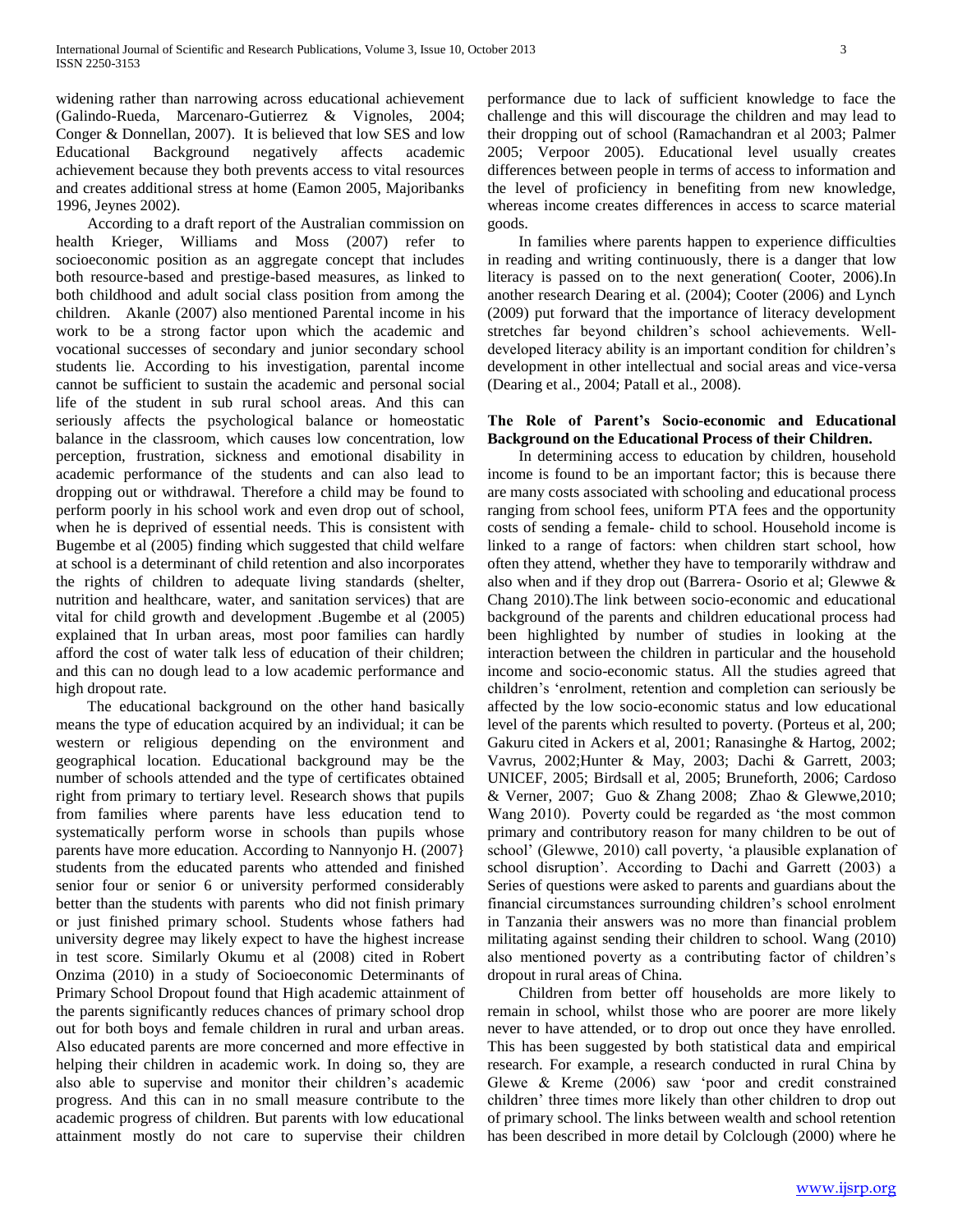stated that "amongst those out-of-school, the mean wealth index for school drop-outs was generally higher than for those who had never enrolled ... children at school were, on average, from better-off households than those who had dropped out, who were, in turn, from richer backgrounds than school-age children who had never enrolled". Poor households tend to have lower demand for schooling than richer households: whatever the benefits of schooling, the costs, for them, are more difficult to meet than is the case for richer households. The pressure on children from poorer background in particular, to withdraw from school increases as they get older, particularly as the opportunity cost of their time increases (Colclough et al, 2000: 25). In African traditional societies including the study area, several studies indicated that the children's schooling has been found to have links with socio-economic factors. According to Barrera-Osorio et al, (2008) the most important of these factors include direct and opportunity costs of schooling, limited employment opportunities, socio-economic status, parental and family investment behavior, the economic value of girls, rural and urban residence, and the level of parental education.

 The major reasons parents offer for not educating their children or for removing them from the school are no more than the fees for registration and admission, examination, Parent Teachers Association (PTA) fees, the cost of books and uniforms, the provision of other daily monetary demands to their daughters, and the cost of transportation to and from the school on daily basis. These reasons have been discussed from several perspectives. Graham-Browne (1991) and Nejema (1993) argue that low socio-economic status which include poverty and the fiscal crises which force families to cover shortfalls have a devastating impact on household"s and the education system as far as children's education is concerned. Glewwe  $&$  Chang et al (2010) link the severity of direct costs with the shift of educational costs to parents in the name of cost sharing. It has been mentioned earlier that in Nigeria, about 7.3 million children are out of school and 62% of the total population is female children mostly due to poverty of their households (UNICEF, 2004). In general, several studies suggest that the direct costs or financial constraints affected children and lead to their low participation in schools.

 Fizbe & Shady (2009) observed that the opportunity costs of schooling are associated with labor shortage, resources and services lost due to sending children to school. Child labor is Indispensable to the survival of many rural households in Sub-Sahara Africa: agricultural work, domestic work (cooking, collecting fuel. fetching water) marketing as well as child care services are required from children. The need for domestic labor has gown also with the rapid growth of urban areas. Poor rural parents responded by sending their children into the domestic labor market in exchange for regular cash income Kukreti & Saxena v(2004) cited in Kotwal N Neelima & Rani S (2007) Dorsey (1989) refers to a Zimbabwean experience where the economic value of girls takes priority over education.

 The relationship between certain household characteristics, poverty and school enrolment has been Empirical evidence from other countries is rich and the main results seem to be in agreement with a priori expectation of a close link between poverty and female student"s dropout. Although the list is by no means exhaustive, the works of Carter (2000), Cockburn (2001)

Parker & Pederzini (1999), Handa *et al.* (2004), Kurosaki & Khan (2001), Oxaal (1997), and World Bank (2004) are among recent researches from outside Nigeria documenting the links between childrens" education attainment, enrolments, retention completion and household characteristics and poverty (Garba T & Sanda A, 2007). The research conducted by Ahmad Sanda and Tukur Garba (2007) based on data collected from 600 rural households of Sokoto State, Nigeria provided an empirical evidence on the extent to which poverty and household demographic characteristics may affect educational attainment and school attendance of children. The results confirmed significant gender disparity in educational attainment and school attendance, with female children at a serious disadvantage.

 Base on the fore going discussions of statistical data and empirical researches in the reviewed literatures, it could be evidently agreed that the socio-economic status and financial well-being of the family greatly affects the participation of children in schooling and minimize the high level of dropout in Nigeria.

 Educational Background of the parents on the other hand is found to be another influential factor on their children's' education. According to Ersado (2005), educational level of household members is influential particularly on children and it determines their access to schooling. The notion is widely accepted as the most consistent determinant of child education. Also higher parental or household head level of education is associated with increased access to education. (Ainsworth et al, 2005; Al Samarrai & Peasgood, 1998; Ersado, 2005; Connelly & Zheng, 2003; Grant & Hallman, 2006; Hunter & May, 2003; Duryea, 2003; Rose & Al Samarrai, 2001; Seetharamu, 1984 cited in Chugh, 2004). Parental education and retention in school has been linked together by putting forward many reasons and opinions of scholars. It has been observed that non-educated parents cannot provide the support or often do not appreciate the benefits of schooling (Juneja, 2001; Pryor & Ampiah, 2003).

 According to Al Samarrai and Peasgood, (1998: 395).the probability of girls enrolling in primary school can be increased by 9.7% and secondary by 17.6% by her married mother"s primary education and it has no significant effect on the enrolment of boys. They claim that educated mothers giving preference to girls" schooling, implies that "mothers have a relatively stronger preference for their daughters' education and that their education affords them either increased household decision-making power or increased economic status. Glick and Sahn"s (2000) results was in line with Al Samarai and Peas good (1998) when conducting a research in an urban poor environment in West Africa. The outcomes of his research favored the female children by relating the improvements in fathers' education to the schooling of both sons and daughters. But mothers' education has significant impact only on daughters' schooling. In order to bolster sustained access to education for many children, Ersado (2005) suggests the provision of adult education programmers to counter the educational deficit facing many households. Yet, this might not be enough.

# **Discussions on the previous works of Scholars relating to the Factors that influence children's Education.**

 Many factors have positive or aversive influence upon a child"s education. To optimize the positive influencers and limit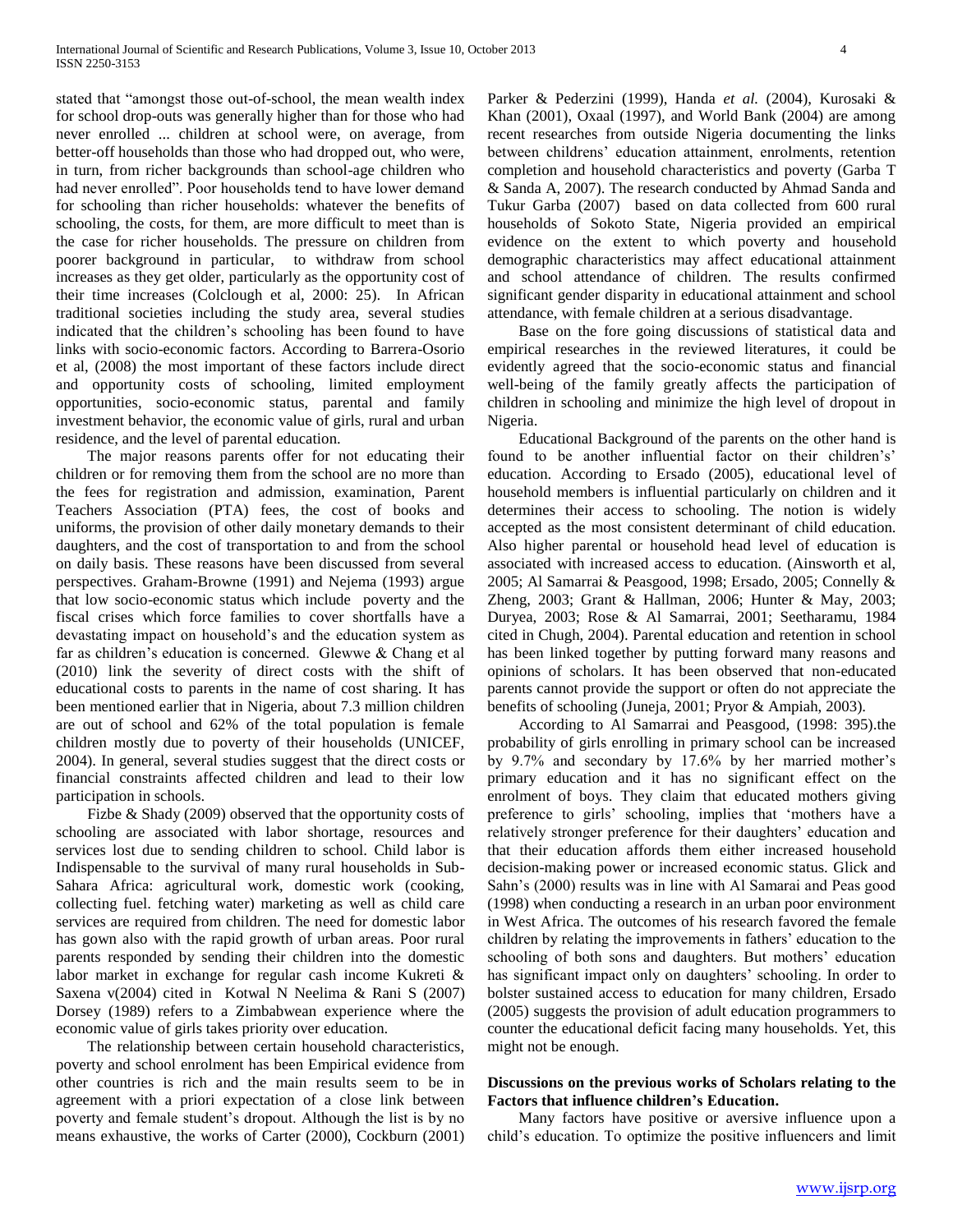the negative influencers one must first understand the primary factors that come into play with regard to education. One of the most important influencers in education is worldview. Worldview comes into the equation from a variety of sources. Every curriculum, text book, and teacher has a worldview that influences the students. Parents need to identify what that worldview is and whether or not it is healthy for their children. One worldview can lean towards a disregard for education in and of itself, whereas another can challenge students to love learning in whatever form throughout their entire lives. One worldview can promulgate philosophy that hinders personal growth and restricts the students from experiencing true life whereas others can free them thereby preparing them to mature into their destiny. Thus, worldviews are instrumental in education whether they are good influencers or not so good [\(Karla Perry,](http://www.helium.com/users/474798) 2010).

 Parents are also of primary influential importance. If children do not have the support of parents who value their education and help challenge them to learn, do their homework, pay attention in class, etc. they will not adopt the necessary drive to become well educated. Parents cannot relegate the education of their children to the school system, whether public or private. They need to be actively involved in the process of their children"s education and maintain a high value for academic excellence. Just the same, a negative parental influence can be as much about over involvement as it can be about under involvement. If the parent rides the children to such great lengths that they begin to abhor education there is a problem. There needs to be a healthy support, not a lack of support or an over exertion of parental authority pushing children to their exhaustion. Peers are another factor in gaining an education. If the child has trouble socializing or has friends that are bad influences they could be under achieving due to peer pressure. Also they could become distracted by the values of the peers away from education. It is important for parents to know the friends of their kids and help their children navigate through any problems (Yusuf 2008).

 The school system itself can have a positive or negative influence. For instance, if the child dislikes the school they may dislike education in general which could cause lasting problems. Parents can help by listening to their child and find out why there seems to be a disinterest in learning or a dislike for the school. Not every school is for every child. Not every method of learning works for every child. Some need one on one help. Others thrive best in a class room full of children. Some need a structured environment and some need a creatively free environment. Pay attention to what is the real issue hindering the child"s education and a solution will become more obvious (Warou, 2006).

 The aforementioned influences are an overview of a few big impact influencers that one needs to pay attention to when making educational decisions for children. These factors can even affect college age youth or adults. They are the big picture factors that can make it or break it for getting a good education. Many problems can be avoided by examining the environment, the worldview, and the parental involvement and make sure it is of optimum health for the student. There will always be factors influencing education, but careful navigation can thwart unwanted influences and maximize the desired ones increasing the smooth sailing of the educational experience.

 Education covers a number of elements of life, not only what we generally think of as the progress through school and college. These include; attitudes of various people, money, peer behavior and cultural expectations among others. Attitudes to education vary. Parents either have expectations of their child that it will do its best or they are passive in their understanding of education. These ideas can come from the parents' experience of a good education and the benefits it can bring or they can come from healthy ambition not based on personal experience but expecting much from the schools. Again it can come from not believing that education for its own sake is worth anything. In this case it is an unusual child who can overcome this [\(Rosemary](http://www.helium.com/users/404869)  [Redfern,](http://www.helium.com/users/404869) 2010).

 Education can be enhanced by the parents with visits to museums and interesting places, with exposure to more than the work in school such as books, theaters and films. Part of the parental job is to extend the child"s horizons by offering experiences which broaden the child"s understanding of the world. The attitudes of teachers can influence children. Most people have experienced a teacher who loved their subject and inspired their classes and many have come across teachers who are ineffectual and uninteresting. Peers have an influence, especially with boys, because they can bully or tease a boy who wants to work at school, treating him as someone who does not belong to the current male culture of the group. Being an outsider is always difficult and it is easy to succumb to such pressure. This is why there is often a problem for able youngsters, who naturally want to belong (Bada, 2003).

 However, there are some environments which are actively against education, unable or refusing to see what benefit it can offer. If a child comes from this sort of background it is hampered in making use of what is available. Money is a factor in education. A family which is struggling with everyday needs does not have the money to take the children out and give them experiences, nor can they buy all the supplies the child needs. An affluent family might have the money available but not have the will or understanding of how to use it to help the child.

 The emotional development of the child is an important factor in education. A child who has not established some confidence will not believe they can do well and not make the necessary effort. Some success in school can also do wonders for the child"s confidence. Confidence can also influence student"s approach to college level education. A level of emotional stability is needed to make the best use of educational experiences. Education appears to be straightforward but there are many factors which affect what use is made of it (Bada, 2003).

# **How children's education is significantly affected by the Socio-economic Status and Educational background of their parents.**

 Significantly, children's education was affected with the level of education of their parents and it is reflected in the high aspirations of the more educated for the education of their own children. Father"s and mother"s educational aspirations were found to be the two most consistent factors affecting the children"s" education, and this is evidenced in a research conducted on 1,700 husbands and wives in urban and rural areas of Ghana (Cochrane, Mehra, & Osheba, 1985). In another survey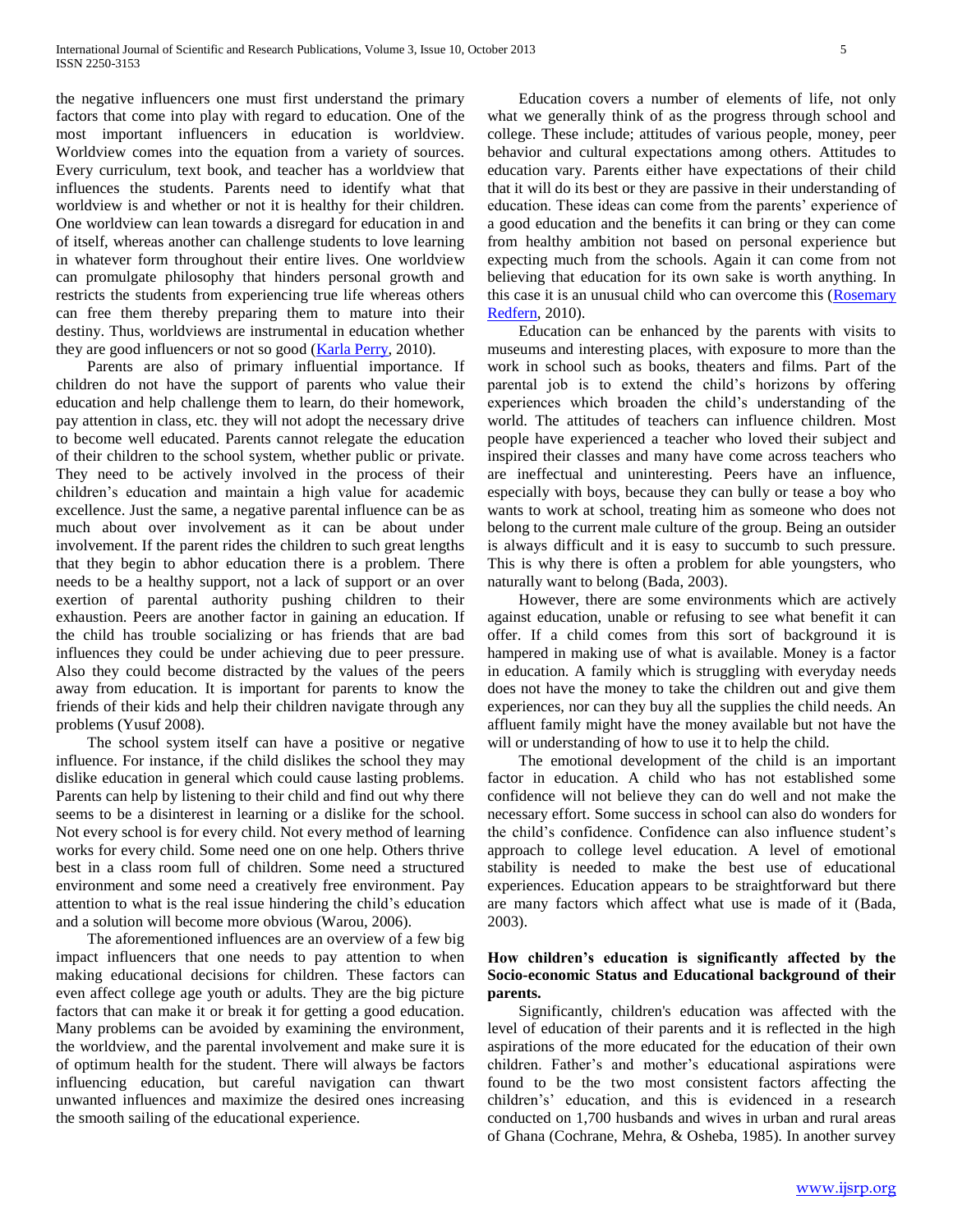conducted by Yeoman (1985) on a sample of 346 dropouts, 83% of the researches counted parental interest and encouragement among the major factors of children"s enrolments and retention in schools. Children with families where parents have less education and low socio-economic status tend to systematically perform worse than children with families where parents have more education and high socio-economic status.

 Income shocks do not only affect investment in children"s education but also children"s performance. When families are constrained by fewer resources, children"s learning is consequently affected (Bjorkman M.2005). According to Alissa (2010), Children"s test scores are lowest when poverty persist across the generations, and highest when material advantage is long-lasting On the other hand, while good social skills also appeared to be linked across generations, these do not make a significant direct contribution to the current gap in cognitive test scores between rich and poor children. Alisa found that the gap in attainment between children from the poorest and richest backgrounds grew particularly fast during the primary school years. By age eleven, only around three-quarters of children from the poorest fifth of families reached the expected level at Key Stage 2, compared with 97 per cent of children from the richest fifth. according to Alisa, Poorer children who performed well in Key Stage tests at age seven were more likely than better-off children to fall behind by age eleven, and poorer children who performed badly at seven were less likely to improve their ranking compared with children from better-off backgrounds – an important factor behind the widening gap. Akanle, (2007) identified Parental income in his work to be a cogent factor upon which the academic and vocational successes of secondary school students lie. He found Parental income not to be sufficient to sustain the academic and personal social life of the student in sub rural school areas. This to a large extent affects the psychological balance or homeostatic balance in the classroom, which causes low concentration, low perception, frustration, sickness and emotional disability in academic performance of the school children. Therefore when a child is deprived of the essential needs he may be found to perform poorly in his school work. This is consistent with Bugembe et al (2005) finding that child welfare at school is a determinant of child retention and also incorporates the rights of children to adequate living standards (shelter, nutrition and healthcare, water, and sanitation services) that are vital for child growth and development. Bugembe explained that In urban areas, most poor families can hardly afford the cost of water, resulting in children from poor families being sent on long treks in search of water, often having to stand in long queues and consequently being late or absent from school.

# **Suggestions for parents on how to overcome personal and economic challenges and to help in the Educational process of their children.**

 Most research that has been done on parental involvement in schools shows that low-income families are less involved in their children"s education, and because of this lack of participation, their children are less likely to be successful in school. Considering this statement, Government and society should focus on how to alleviate some of the stress in the lives of these families, and how to help students of all backgrounds thrive in school. One idea that has already been proposed is the concept of establishing workshops to develop the relationships between parents and their children. These workshops could help parents of lower-incomes and of less privileged educational backgrounds to learn how to help their children succeed in school. Ann (1993) writes, "During the last decade, educators and policy makers have become increasingly interested in the notion that educationally disadvantaged parents and children are a learning unit and that family and intergenerational literacy programs are a promising approach to supporting parents in their role as first teachers." Programs, such as these, not only help parents learn how to teach their children, but they also put an emphasis on the importance of parental involvement in the public school system. Parents would be learning how to be good teachers, and additionally they would discover the hardships of being a teacher and perhaps become more willing to work with their children"s teachers, instead of against them. There have also been programs suggested specifically for mothers and ways they can improve their children"s education. In his research, Ann (1993) found that "the Intergenerational Literacy Action Research Project (ILAR) conducted by Wider Opportunities for Women, involved mothers participating in community-based programs that provide women with basic-skills instruction and job training. The study revealed that 65 percent of the children benefited from their mother"s participation in the adult education and training programs." Although this type of program may seem time-consuming, the benefits received after the process greatly outweigh the initial costs. The burden of attending classes on how to be a good first teacher to your children dissipates as soon as a child is excited about learning.

 Another solution to the challenges of parents, which may seem oversimplified, is returning to reading to children every night instead of watching television or playing video games. Sclafani (1984) says, "A parent should begin reading to a child as soon as possible...Books provide interesting visual stimuli to infants, which forms the basis for future interest in books and reading. Keeping a child in age-appropriate books is one of the best investments any parent or grandparent can make." Today, there is more and more emphasis on the use of television, video games, and computer games in the education of children and less and less emphasis on the simple act of reading. Parents need to go back to the basics of "providing a warm, supportive home environment that supports exploration and self-directed, autonomous behavior, and that will greatly increase the chances of having an academically successful child." An emphasis on the parental involvement in education is the key to their children"s successful education because they are their first teachers, and therefore establish the beginning of the learning process.

# VI. CONCLUSION

 One of the biggest problems with children in today"s society is youth apathy. Parental involvement in school can help solve this problem by emphasizing the importance of a good education, and getting their children excited about learning. "For most children to succeed in school, their parents' interest in their learning is of paramount importance. But this interest ought to be with what happens on a daily basis, because this is how the child lives, and this is how he understands his life. The essential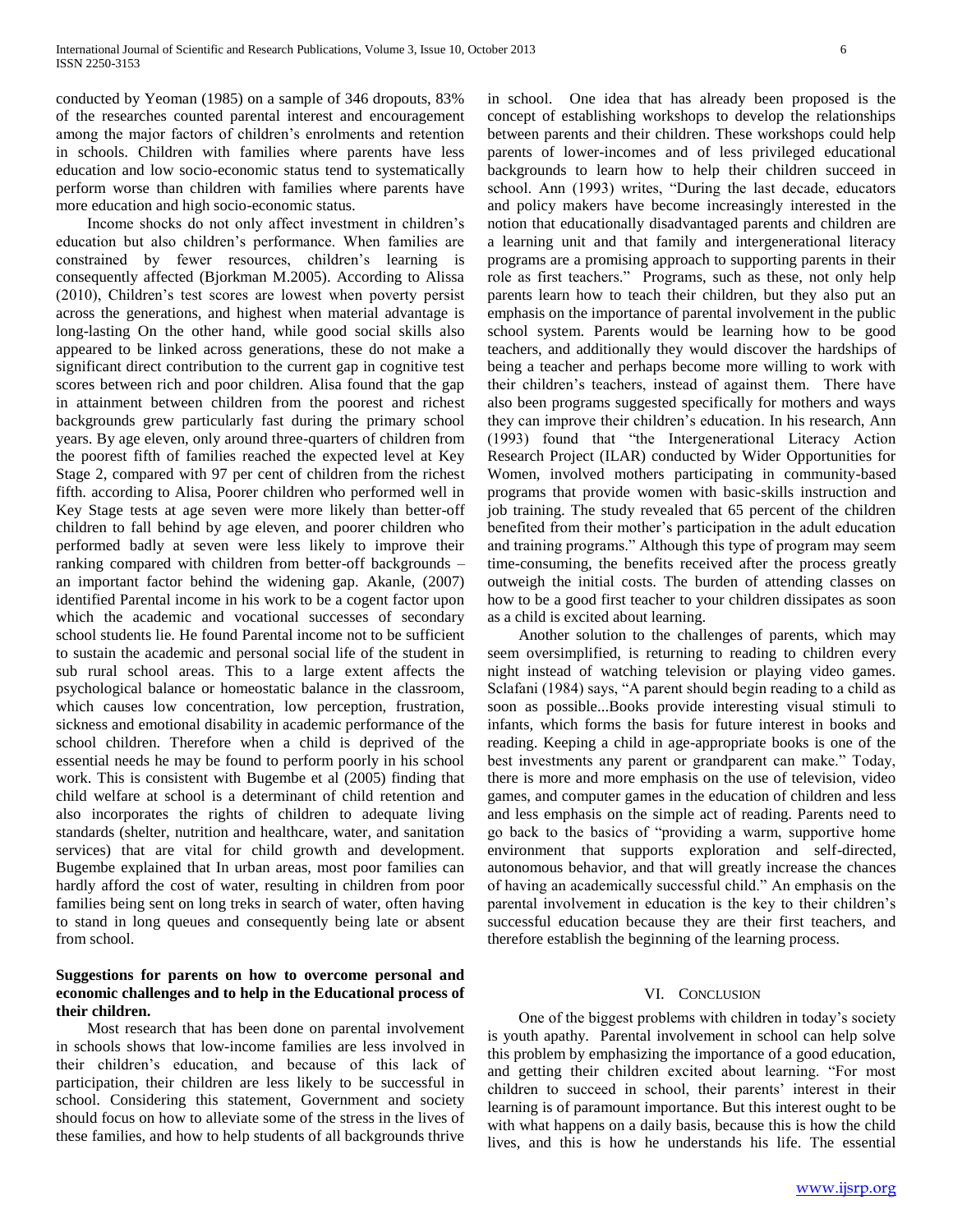ingredient in most children"s success in school is a positive relation to his parents." (Bettelheim, 1987) Parents' personal educational backgrounds and economic backgrounds have a significant effect on their children's education. However, if parents are a positive influence in their Children"s everyday lives, and most importantly in their everyday education, the future of our society will look brighter and brighter every day.

#### **REFERENCES**

- [1] Adetunde, I., Akensina, A. and Peter, A. (2008) Factors affecting the standard of female education: A case study of Senior Secondary Schools in Kssena- Nankana District, *A journal of Social Sciences* (2008)
- [2] Ampiah, J. G. and Yebeah, C. A. (2009), *Mapping the incidence of School dropout* a case study of communities in Northern Ghana, comparative Education 45: 2, 219-232
- [3] Anastasia, N. Teklemariam, A. (2011), Socio-cultural and economic factors affecting primary education of Masai girls in Loitokitok Distric, Kenya Western Journal of Black Studies, The Winter.
- [4] Ann, Benjamin L. "*Parents' Literacy and their Children's Success in School*: Recent Research, Promising Practices, and Research Implications." Education Research Report, August 1993.
- [5] Bada, R. (2003): *Girls Drop-out in Schools in Sokoto state*: Causes and solution: A paper presented at a seminar organized by Association of concerned Youth (A CY ) Sokoto in collaboration with Nana Asma"u Foundation on Girl-child Education Awareness.
- [6] Barry J. (2005), *The effect of socio-economic status onaccademic Achievement*- A Thesis submitted to the Department of Sociology and the faculty of the Graduate School of Wichita State University in partial fulfulment of the requirements for the Master of Arts.
- [7] Bettelheim, B (1987). *A Good Enough Parent*: A Book on Child Rearing. New York: Alfred A. Knoff, Inc., 1987: 55-69.
- [8] Carole L. Kimberlin and Almut G. Stein, W. (2008) Validity and Reliability of Measurement instruments used in research. *American Journal of Helth-System pharmacy*
- [9] Castillo,J. J. (2009). *Research Population*: Retrieved 17 Jun, 2012 from Experiment Resourceshttp:/www. Experiment resources.com/researchpopulation.html
- [10] Charles and Alberto Abouchaar. "The impact of Parental Involvement,Parental Support and Family Education on Pupil Achievement and Adjustment: A Review of Literature." DfES Report no. 433, June 2003.
- [11] Dalziel, D. and Henthorne, K. Parents/careers Attitudes towards School Attendance- TNS Social Research
- [12] Doughlas, K. (1989) *Critical Theory, Marxism and Modernity* Cambridge and Baltimore: Policy and John Hopkins University Press.
- [13] Eric F. D, Boxer P., and Rowell H. (2009), Long-term Effects of Parents' Education on Children's Educational and Occupational Success: Mediation by Family Interactions, Child Aggression, and Teenage Aspirations. N I H public Access Merrill Palmer Q (Wayne State Univ Press). 2009 July; 55(3): 224–249. PMCID: PMC2853053 NIHMSID: NIHMS140890
- [14] Fam, K. S., David S. W. and Erogain, Z. B. (2002) The influence of Religion on attitudes towards the advertising of controversial products
- [15] Federal Republic of Nigeria (2004), National policy on education (NPC)
- [16] Felicia, I. O. (2001) *Female access to basic education*: A case for open Distance Learning (ODL),
- [17] Gary N. Marks Julie McMillan Frank L.John J. A. (200), *The Measurement of Socioeconomic Status for the Reporting of Nationally Comparable Outcomes of Schooling.* Draft Report. National Education Performance Monitoring Taskforce. Australian Council for Educational Research & Sociology Program Research School of Social Sciences Australian National University.
- [18] Glickman, Carl. Letters to the Next President: What We Can Do about the Real Crisis in Public Education. New York: Teachers College Press, 2004.
- [19] Graham, H. (2000), *Indigenous Religion;A companion*. (Ed. Graham Hervey) London and New York: Casell
- [20] Gorman, T. J (1998), Social class and parental attitudes towards Education: Resistance and conformity to schooling in the family (Ethnographies of Education) *Journal of contemporary Ethnography.*
- [21] Gusau, A. U. (2001), *The Relevance of Girl-child education in our society*. Being a paper presented at the workshop on teaching focal primary schools organized by Zamfara state Female Education Board Gusau, Nigeria.
- [22] Henderson, J. B. (1987), The Role of Parent involvement inchildrens' Accademic Achievement. The school community, Journal
- [23] Hochschild, Jennifer and Nathan Scovronick. *The American Dream and the Publi Schools.* New York: Oxford University Press, 2003.
- [24] Hunt, F. (2008), *dropping out of School: Across Country Review Literature*. Create Pathways to Access Research Monograph No. 16
- [25] Hunt, F. (2009), *Review of Research on Basic Education Provision in Nigeria* (Kame Akyeompong, Ricardo Sabates Fan Hunt and Jane Anthony centre for International Education University of Susses May (2009)
- [26] *International journal on education Development* Volume 32, Issue 4 July 2012, page 555-563- Dropping out: Why are Students leaving junior high in China"s poor rural areas?
- [27]
- [28] Joan M. T. Smrekar C W (2009) Influence of Parents' level of Education, Influence on Child's Educational Aspirations and Attainment

[29]

- [30] [Karla Perry](http://www.helium.com/users/474798/show_articles) [& Rosemary Redfern](http://www.helium.com/users/404869) (2010), Factors that influence education,
- [31] Kassim, K. M. (2011), *The effects of employing Map formula in learning Speaking Skill on the Matriculation College student's performance and interest*- Thesis submitted in partial fulfillment of the requirements for Masters of education (Tesol) School of Educational studies Universiti Sains Malaysia. (Unpublished).
- [32] Lawal, A. H. Nigeria (2010) Research paper presented on Development intervention in Basic Education: *Enhancing the Girl-child Education in rural communities of Northern Nigeria*. Graduate school of Development studies. The Hague,The Netherlands month, Year. International institutes of s Social Studies (Iss).
- [33] Mark, G N (2011) Issues in the conceptualization and Measurement of Socio-economic Background (*Journal article Springer Link) Science for all Americans online* (1989&1990) by American Association for the Advancement of science
- [34] Mekun (2006), *The politics of literacy in Nigeria* by NPC literacy Data of 2006. www. Nairaland.com/355230/politics- literacy- Nigeria
- [35] Menheere, A and Edith H. H. (2012), Parental involvement in children's education: A review study about effect of Parental involvement on children"s School education with a focus on the position of illiterate parents. 148 *Journal of the European Teacher Education Network* Jeten (Volume 6)
- [36] Nanyanjo, H. (2007), Education inputs. In Uganda An Analysis of actors influencing learning Achievement in Grade Six- World Bank Working paper N0. 98 Africa Human Development Series.
- [37] Natesha C. Robinson, (2001), *Cultural background paper Essay and term papers* (OPPAPERS. Com) Free Essy and Research Papers Charles An Ellwood 1994- Culture and Human Society) Lestic Hart University of Phonex
- [38] Nekatibeb, T. (2002), *Low participation of female students in primary education.* A case study of Dropout from the Anhara and Ozomia Regional states in Ethiopia. UNESCO international institutes for capacity Building in Africa, Addis Ababa, Ethiopia
- [39] Nidhi kotwal, N. and Rani, S. (2007*), Causes of School Dropouts among Rural Girl* in Kathua District- Government College for Women, parade, Jummu, Jummu and Kashmir, India
- [40] Neuman, Susan B. and David K. Dickinson. *Handbook of Early Literacy Research*. New
- [41] York: The Guilford Press, 2000.
- [42] Omoregie, N. Abraham, O. I. (2009), *Persistent Gender inequality in Nigerian Education Affiliation*: Benson Idahosa University, Benin-city, Nigeria
- [43] Onyeike, Victoria C. and Angela O. 1. An Analytical Evaluation of the Trend of primary school Enrolment in Ebonyi state: The case of the challenges Facing Female Children. Department of educational